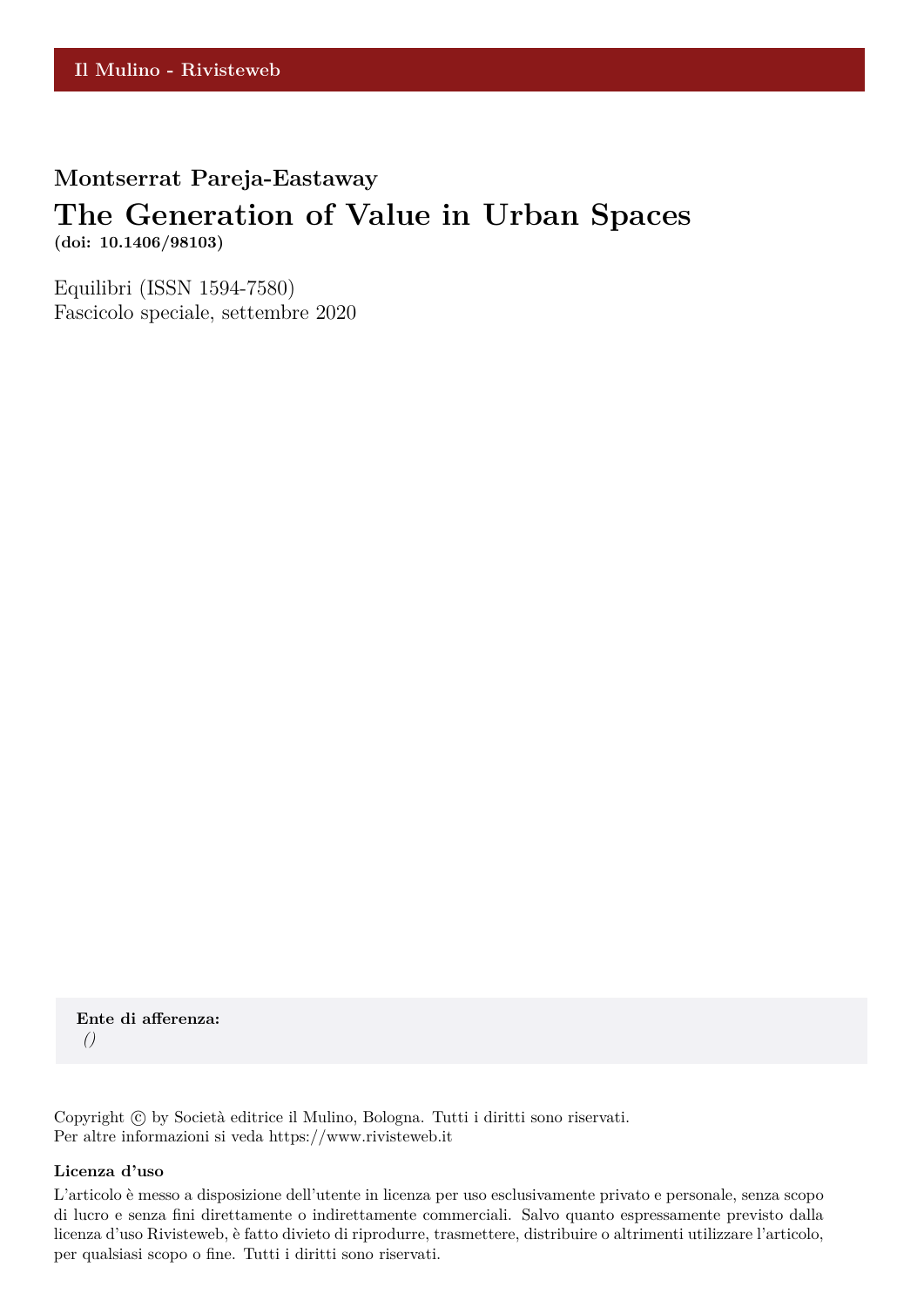# The generation of value in urban spaces

by Montserrat Pareja-Eastaway

# **Socio-economic transformation and the spatial form**

The transformation of capitalism over the<br>centuries has assigned a variety of roles to<br>the city as a place to attract economic ac-<br>tivity and produce wealth. The third wave of glocenturies has assigned a variety of roles to the city as a place to attract economic activity and produce wealth. The third wave of globalization is driven by the knowledge economy, where creativity and talent are generators of innovation and urban competitiveness. In this context, the ability of cities to produce jobs and economic growth relies on increasing the number of areas that are attractive for the location of high added-value activities and for talent to settle in. The scope of internationalization, interrelation and interdependence of the different dimensions of globalization – that is, economic, environmental, social and cultural – is larger than ever in the XXI<sup>th</sup> century, as the accompanying digital revolution contributes to increasing global connectivity. It is in cities where the positive aspects of globalization, such as the creation of jobs or increasing well-being of citizens, take place. However there are also negative conditions. For instance, the economic decline of some areas as capital flows towards more profitable ventures elsewhere, the diminishing power of national and local governments to regulate economic affairs in isolation from other stakeholders, and the loss of local diversity and increase in societal inequality. The 2020 pandemic is becoming an exceptional example of how globalization connects the different parts of the world, in this case with very negative consequences.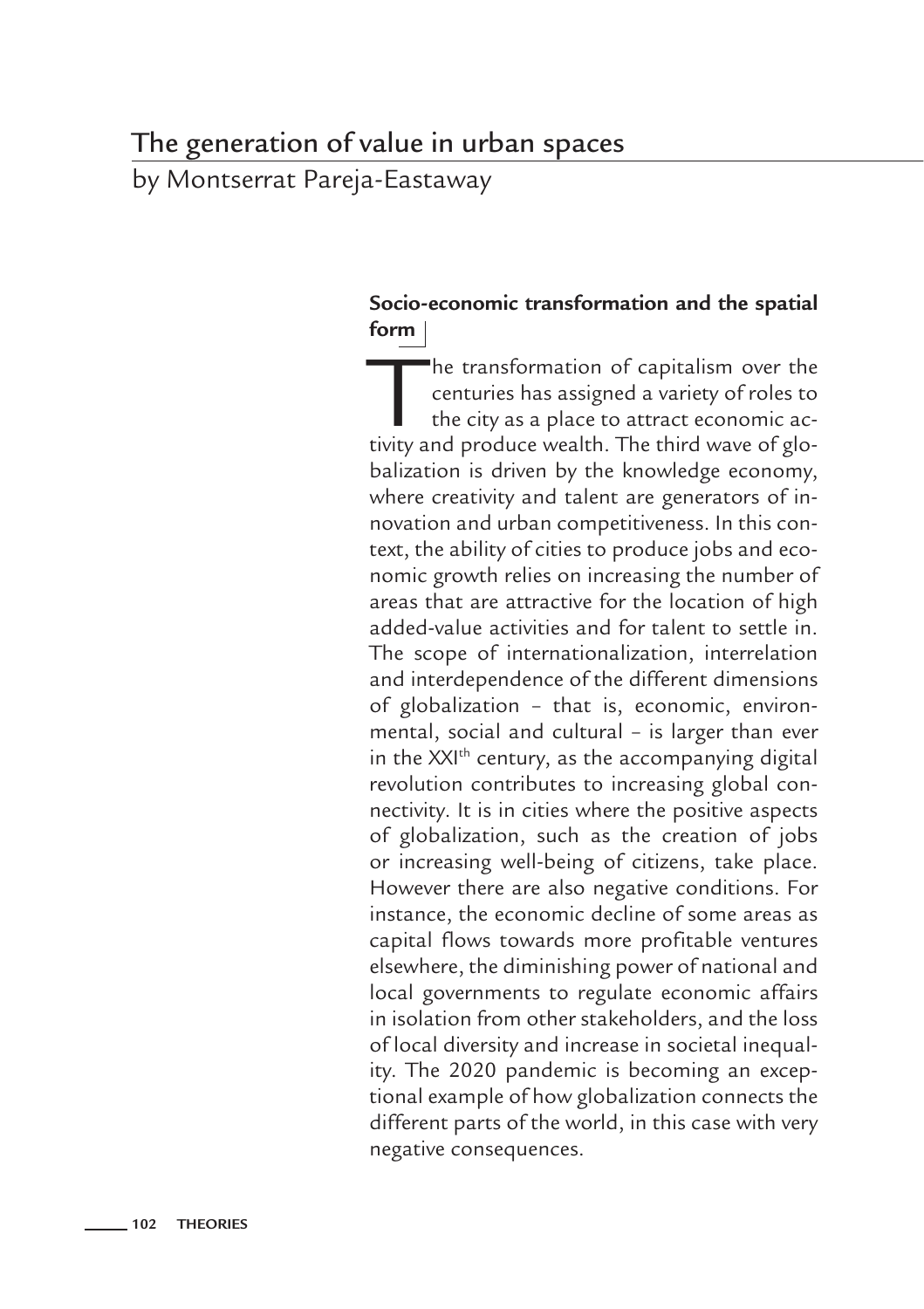Back in the XVIII<sup>th</sup> century, Adam Smith referred to the fact that «Man is an animal that makes bargains; no other animal does this – no dog exchanges bones with another»1 (Adam Smith Quote, n.d.). Exchange is the beginning of the market economy, but also of its spatial translation. The economic and social modes of reproduction are translated into different forms of urbanization and spatial organization.

Spatial representations of the dominant economic paradigm are easily recognized throughout history: for instance, the classical European mediaeval town, or Fordist cities such as Detroit or Turin. The creative and knowledge economy also has an immediate translation into the spatial form of cities: the last economic development of capitalism is definitely based on the capacity of the city to attract a diversity of people, culture and organizations, providing the scenario for multiple interactions and potential innovation. However, this urban «renaissance» is not thriving everywhere. Some urban environments have flourished as they are better positioned in the global network of cities attracting companies and, especially, talent, while others have experienced difficulties finding their role in the new urban competitive arena.

Creating urban value is thus putting together the spatial attributes and characteristics of the city at the service of a dominant economic standard at a time; it is shaped by time and space. The aim of this paper is to explore the creation of urban value in particular contexts dominated by globalization and the knowledge economy. Three dimensions will be taken into account: to whom is this value addressed, by which governance models is it achieved and who is clearly benefitting from such a strategy.

First, the paper will approach the global-local relationship in a knowledge-based economy. Second, multiple urban endeavours to compete by means of creating urban value will be analysed. Next, it will provide some

<sup>1</sup> A. Smith Quotes (n.d.), BrainyQuote.com. Retrieved April 14, 2020, from BrainyQuote.com, available online at https://www.brainyquote.com/quotes/adam\_smith\_137468.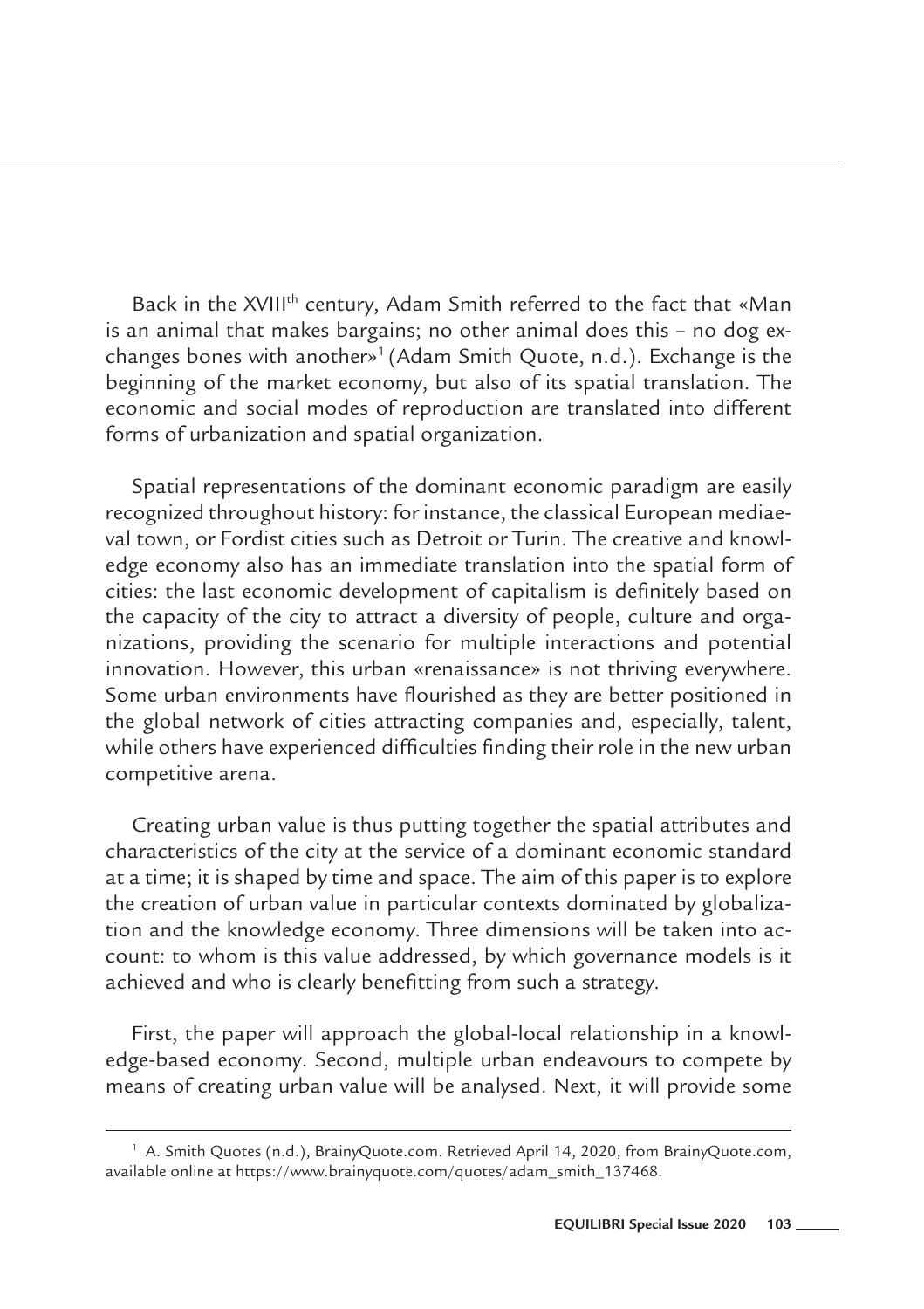reflections on how urban value is created, by which means and for whom. Finally, some conclusions will be elaborated upon in light of recent developments resulting from the COVID-19 pandemic. In particular, and taking into account the School of the Souths perspective, several questions will be addressed in the analysis: Do the Global North and South follow similar patterns? Are the processes of urban value creation targeting the same objectives and delivered with the same actors in the Global North and South? Does it make sense to be concerned about the sustainability of processes that alter urban value creation in the Global North and South?

To approach these questions, rather than being univocal and relying on a single discipline, I aim to convey knowledge provided by the different lenses that look at space. We would definitely be in alignment with the need for a «truly unitarian theory» about space<sup>2</sup> and, in particular, urban space as in order to capture the essence of creating value, a single pathway is insufficient to validate the multitude of strategies aimed at creating urban value.

# **The global and the local interlude in the knowledge-based age**

Since the XIX<sup>th</sup> century, the transformation of the structures of production and work have denoted different typologies of cities as representations of the dominant economic and social system of reproduction. For instance, the classic manufacturing town or the great industrial metropolis are urban forms easily associated with a particular mode of economic and social development. The new economy and all its derivations (the creative economy, the advanced-service economy, cognitive capitalism etc.) have also contributed to boosting a particular urban form through the requirement of a varied set of factors. Talent, knowledge, digital technologies and culture are nowadays essential resources for the flourishing of appealing cities in the current stage of economic and social reproduction.

<sup>2</sup> H. Lefebvre, *The Production of Space*, Blackwell, 1991 (original 1965), p. 12.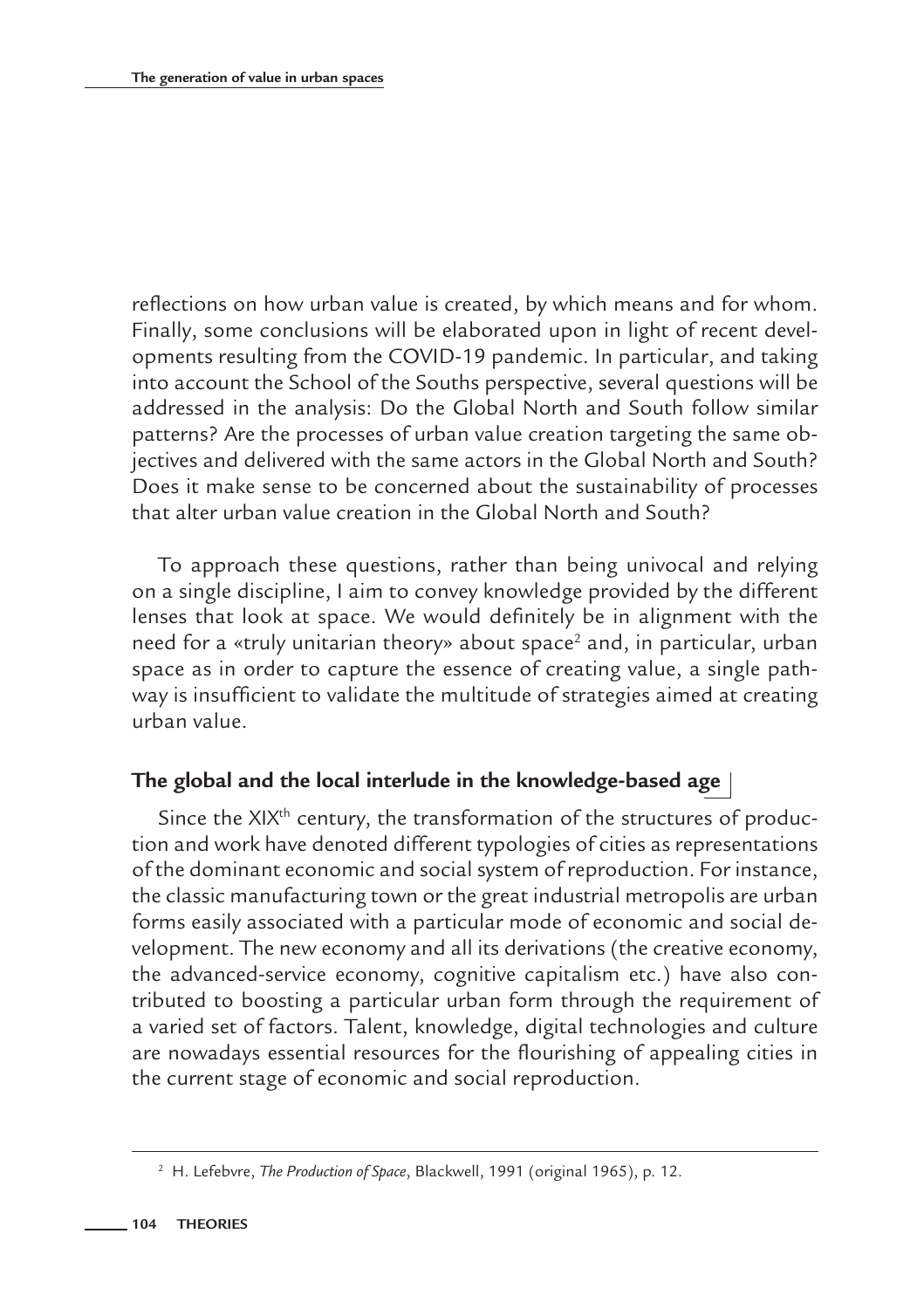Back in the 1990s, Manuel Castells referred to the «information age» as the new scenario where social, economic and cultural developments had taken place since the  $1970s<sup>3</sup>$ . The shift from an industrial society to an information society becomes evident in the way people, institutions and companies organise; the rise of the «network society» is definitely intertwined with the emergence of transformation in urban spaces. The spatial transformation is one dimension of the new social structure; considering contemporary urbanization processes requires an analysis of the network dynamics in the territories included and excluded by these dynamics<sup>4</sup>. A new spatial architecture is defined and different degrees of urban inclusion are considered. While Saskia Sassen<sup>5</sup> or Manuel Castells<sup>6</sup>, among others, focus on the different articulations that cities adopt in aspiring to become part of this global scenario, and the unequally privileged position they occupy in the urban hierarchy, others, such as Allen Scott or (later) Richard Florida reinforce the inner polarization and segregation that globalization entangles within the city<sup>7</sup>. The points of connection, the so-called «nodes»<sup>8</sup>, in this global architecture of networks are the places that attract wealth, power, culture, innovation and people (innovative or not) to these places.

<sup>&</sup>lt;sup>3</sup> M. Castells, *The Rise of the Network Society, The Information Age: Economy, in «Society and Culture»,* vol. 1, Malden, MA-Oxford, UK, Blackwell, 1996, second edition, 2009. Id., *The Power of Identity, The Information Age: Economy*, in «Society and Culture», vol. 2, Malden, MA-Oxford, UK, Blackwell, 1997, second edition, 2009; Id., *End of Millennium, The Information Age: Economy*, in «Society and Culture», vol. 3, Malden, MA-Oxford, UK, Blackwell, 1998, second edition, 2010.

<sup>4</sup> M. Castells, *Globalisation, Networking, Urbanisation: Reflections on the Spatial Dynamics of the Information Age*, in «Urban Studies», vol. 47, n. 13, 2010, pp. 2737-2745, available online at https://doi. org/10.1177/0042098010377365.

<sup>5</sup> S. Sassen, *The Global City: Introducing a Concept*, in «Brown Journal of World Affairs», vol. 9, n. 2, 2005, available online at http://www.saskiasassen.com/pdfs/publications/the-global-city-brown. pdf.

<sup>6</sup> *Ibidem*, p. 4.

<sup>7</sup> A. Scott, *Social Economy of the Metropolis: Cognitive-cultural Capitalism and the Global Resurgence of Cities*, Oxford University Press, 2008, DOI: 10.1093/acprof:oso/9780199549306.001.0001; R. Florida and C. Mellander, *Segregated City. The Geography of Economic Segregation in America's Metros*, Martin Prosperity Institute report, University of Toronto, 2015.

<sup>&</sup>lt;sup>8</sup> M. Castells, *Globalisation, Networking, Urbanisation: Reflections on the Spatial Dynamics of the Information*, cit.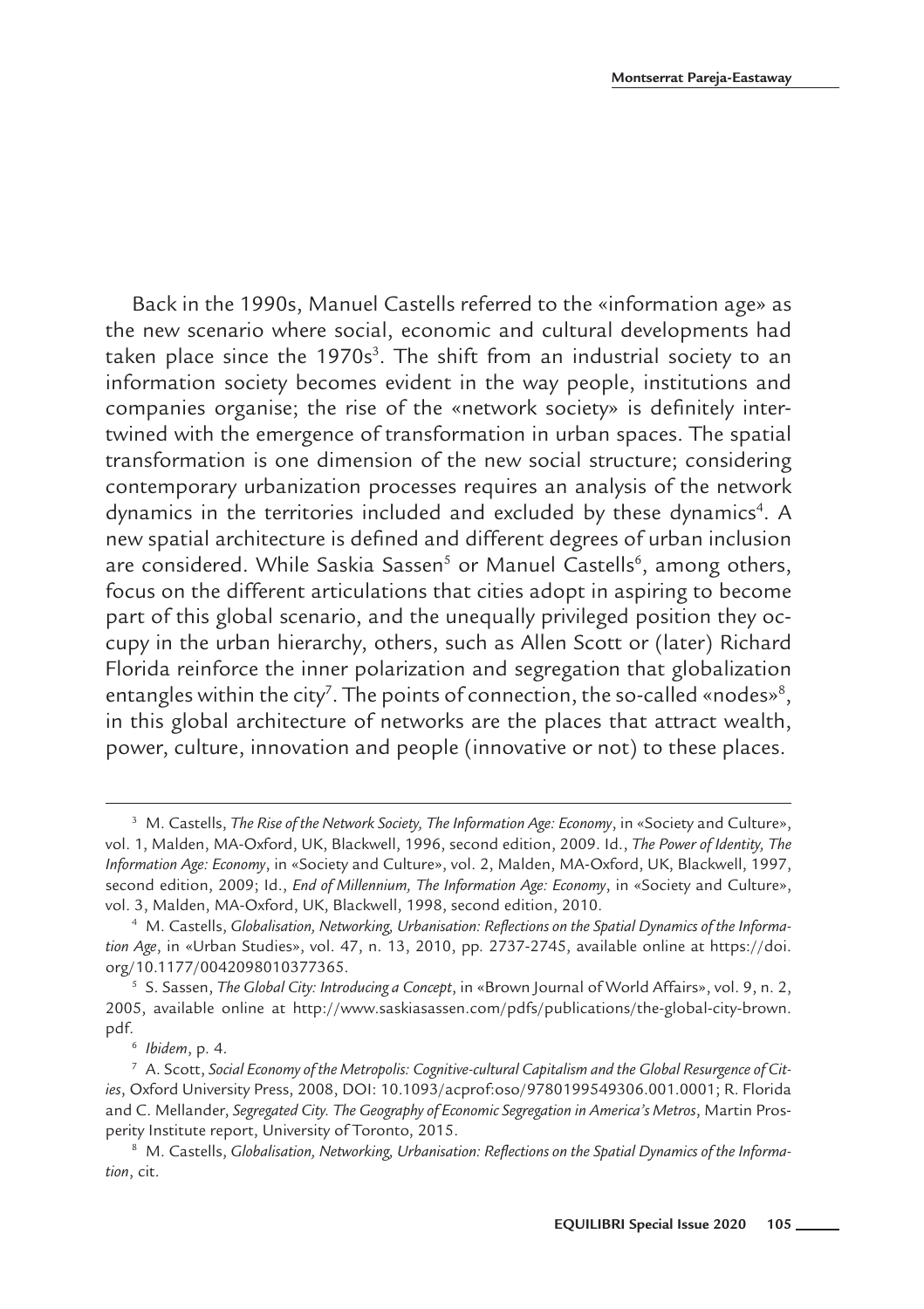As Willem van Winden et al.<sup>9</sup> summarise, the role of cities is reinforced in the knowledge economy because their main actors (people, organizations and institutions) provide a fertile ground for innovation, an essential input for the new economy. The reasons considered are *i*) technology is rapidly spread around in cities due to the higher concentration of knowledge workers and firms in the city, and the possibilities for interaction; *ii*) the urban labour market is larger and specialised with better career opportunities; *iii*) the aesthetics of consumption (luxury goods) are more acknowledged and generalised among well-paid workers; and *iv*) large cities are specialised in knowledge and creative industries grow at a larger extent in the knowledge economy. However, it is not clear that all cities in Global North or South will achieve success in becoming central elements of reference in the knowledge economy. The starting point and the contextual elements define particular pathways that do not always converge in prosperous economic and social scenarios.

Cities have reacted in several ways to the requirements of the knowledge society. While authors like (early) Richard Florida<sup>10</sup> or Charles Landry<sup>11</sup> stressed the importance of promoting or attracting creativity and knowledge because they are the main urban value generators, other authors such as Allen Scott<sup>12</sup>, Jamie Peck<sup>13</sup> or recently the same Richard Florida<sup>14</sup>, have pointed out the negative effects that this strategy might represent for cer-

<sup>9</sup> W. van Winden, L. de Carvaho, E. van Till, J. van Haaren and L. van den Berg, *Creating Knowledge Locations in Cities: Innovation and Integration Challenges*, Rotterdam, European Institute for Comparative Urban Research (Euricur)/Institute for Housing and Urban Development Studies (IHS), Erasmus University Rotterdam, 2010.

<sup>10</sup> R. Florida, *The Rise of the Creative Class: And How It's Transforming Work, Leisure, Community and Everyday Life*, New York, NY, Basic Books, 2002.

<sup>11</sup> C. Landry, *The Creative City: A Toolkit for Urban Innovators*, London (UK) and Sterling, VA (USA), Earthscan, 2000.

<sup>12</sup> A. Scott, *Social Economy of the Metropolis: Cognitive-cultural Capitalism and the Global Resurgence of Cities*, cit.

<sup>13</sup> J. Peck, *Struggling with the Creative Class*, in «International Journal of Urban and Regional Research», vol. 29, n. 4, 2005, pp. 740-770.

<sup>14</sup> R. Florida and C. Mellander, *Segregated City*, Toronto, Rotman, 2015.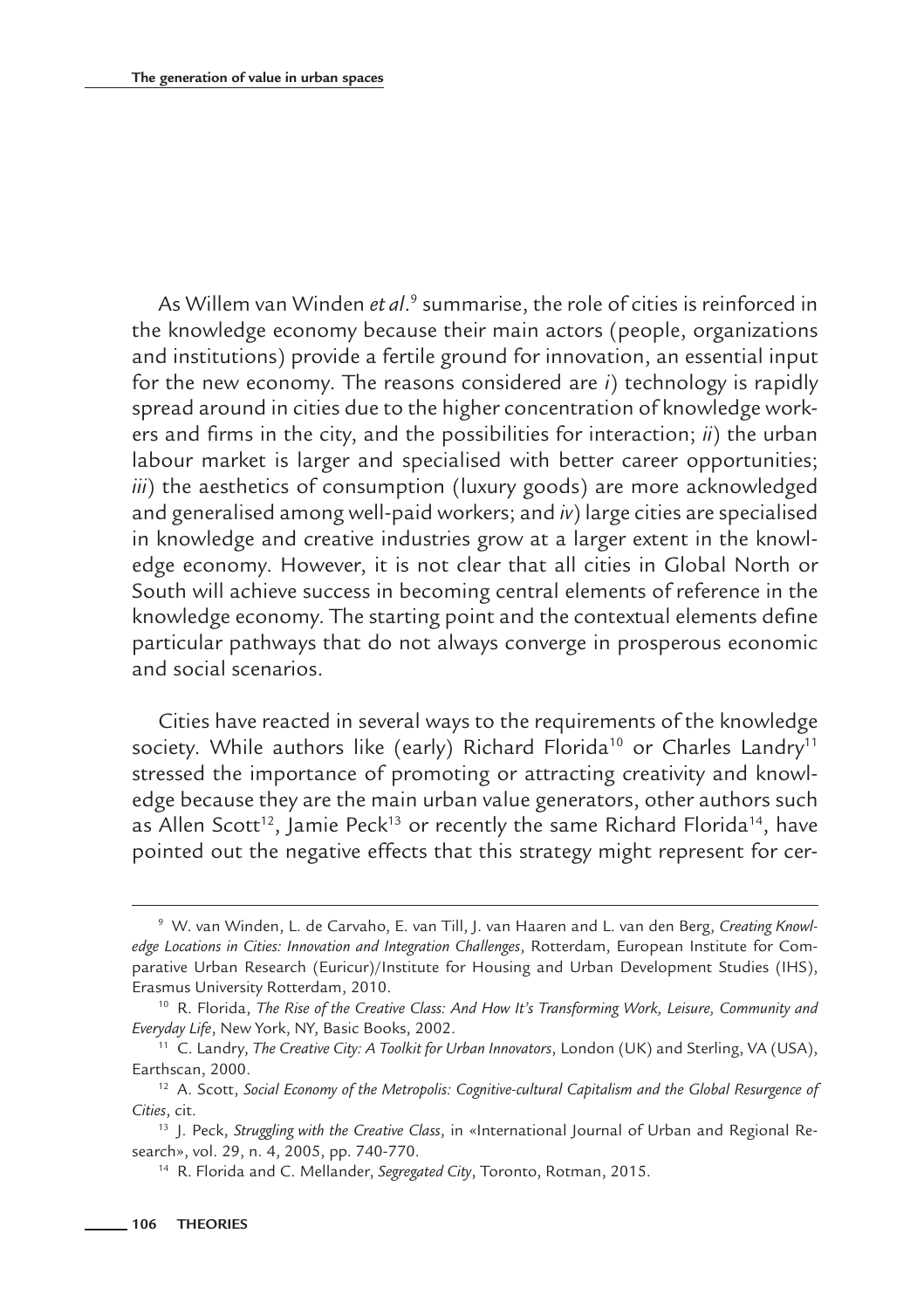tain urban locations. In particular, they advise about the possibility of a more highly polarised, segregated urban society.

#### **Multiple endeavours to urban competition**

Urban competitiveness has changed in the new economy. Following Markusen's<sup>15</sup> recipes for achieving competitiveness, cities should be engaged in providing high-skilled jobs with the capacity to produce high-added value services with desirable characteristics, should orient themselves towards environmentally benign goods, should maintain a target of full employment (avoiding overstressed markets), and should actively enhance their position in the urban hierarchy. However, the former list of items could look like a wishful thinking list that does not take into account the barriers, constraints and side effects that cities might encounter along the way.

Cities are becoming part of a globally oriented network of cities with the strategic task of adjusting urban communities to the conditions of the global economy. Local governments can do this by increasing their competitiveness and by influencing the general context in which this competition between cities takes place. Local governments need to increase their capacity to govern, and to design favourable government structures. Therefore, creating successful responses to global long-distance competition is essentially a problem of strategic positioning and governance<sup>16</sup>.

Cities' ability to effectively attract external resources – especially in high added value areas of activity – largely determines their position in the global urban hierarchy, reflecting and conditioning their overall attractiveness and capacity in the global scenario. Simultaneously, the need for grassroots urban policies that involve the local population and are capable of balancing

<sup>15</sup> A. Markusen, *Sticky Places in Slippery Space: A Typology of Industrial Districts*, in «Economic Geography», vol. 72, n. 3, 1996.

<sup>16</sup> A. Anttiroiko, *Making of an Asia-Pacific High-technology Hub: Reflections on the Large-scale Business Site Development Projects of the Osaka City and the Osaka Prefecture*, in «Regional Studies», vol. 43, n. 5, 2009, pp. 759-769.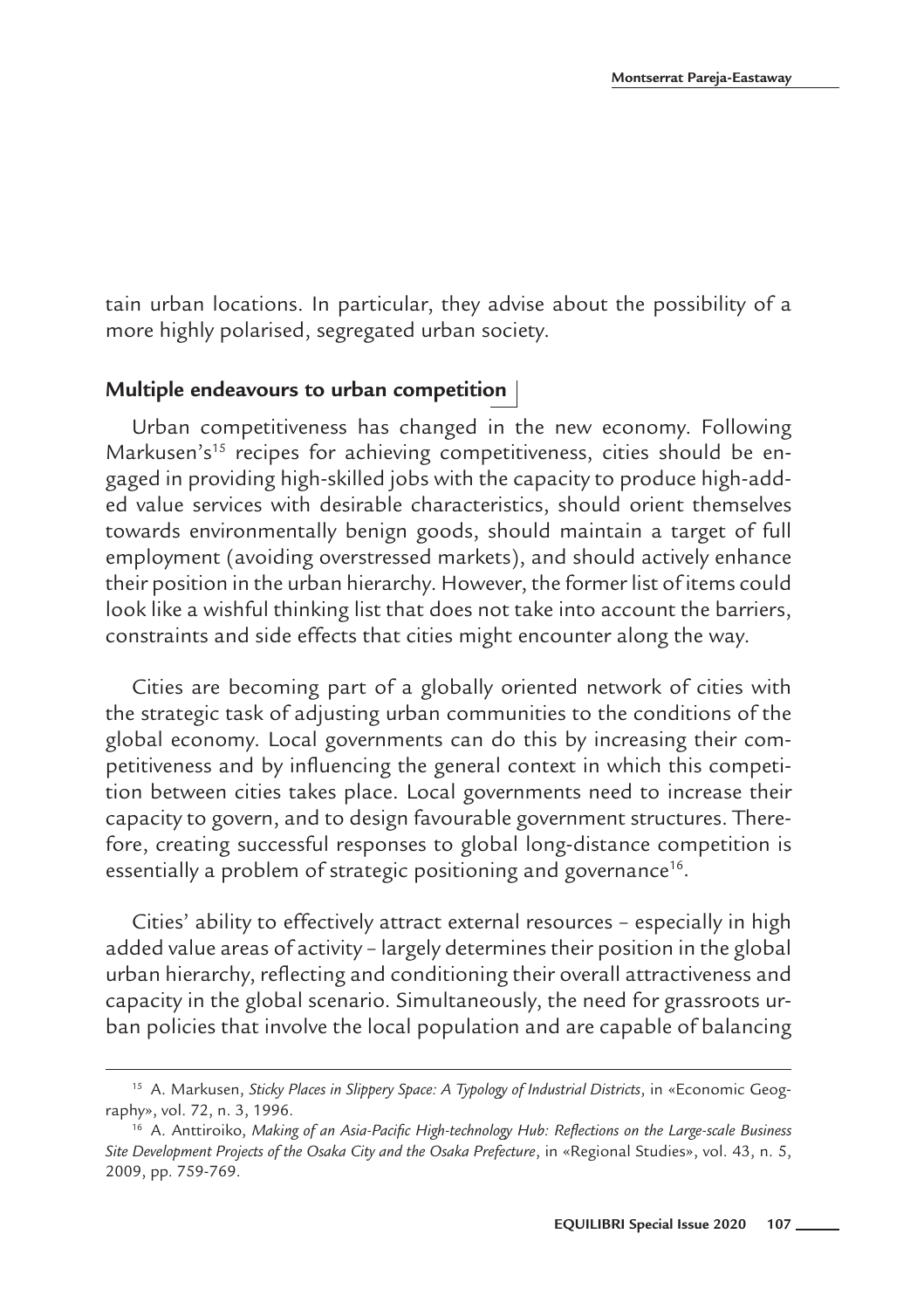development policies with the adoption of an integrative vision of them is reinforced.

Innovation districts emerge in this context as key in the global-local synthesis: the attraction of external resources and the empowerment of existing resources emerge as a synthesis to create conditions favourable to global competitiveness. Thus, the processes of urban renewal and revitalization with the intention of stimulating innovation converge, on the one hand with the improvement and updating of physical infrastructures, and on the other with the development of investment in human and social capital.

In this scenario, the competitive positioning of cities and, therefore, of the actors that conform them is determined according to their own particularities and the goals which they intend to achieve. Urban singularities are defined by the trajectory of economic development, the resources (both natural and infrastructure) that the city has, the skills or competences of its actors and a certain institutional fabric<sup>17</sup>.

Urban performance is, or at least should be, a common effort based on the particularities of the cities and the varied range of collectives that are actively or not engaged in urban daily life. Cities are meant to develop their endogenous potential, challenging their own capabilities to cope with their current problems and difficulties such as mobility, job creation or environmental pollution. Urban cooperation is also evident in the articulation of common problems such as social exclusion or environmental degradation, sharing of experience and the establishment of policy networks.

In order to create urban value or attractiveness for economic activities, several theories have been developed as possible avenues of policy-making discussion: on the one hand, cities enjoy a series of assets that have been

<sup>17</sup> S. Musterd and O. Gritsai, *The Creative Knowledge City in Europe: Structural Conditions and Urban Policy Strategies for Competitive Cities*, in «European Urban and Regional Studies», vol. 3, n. 20, 2012, pp. 343-359, DOI: 0969776412439199.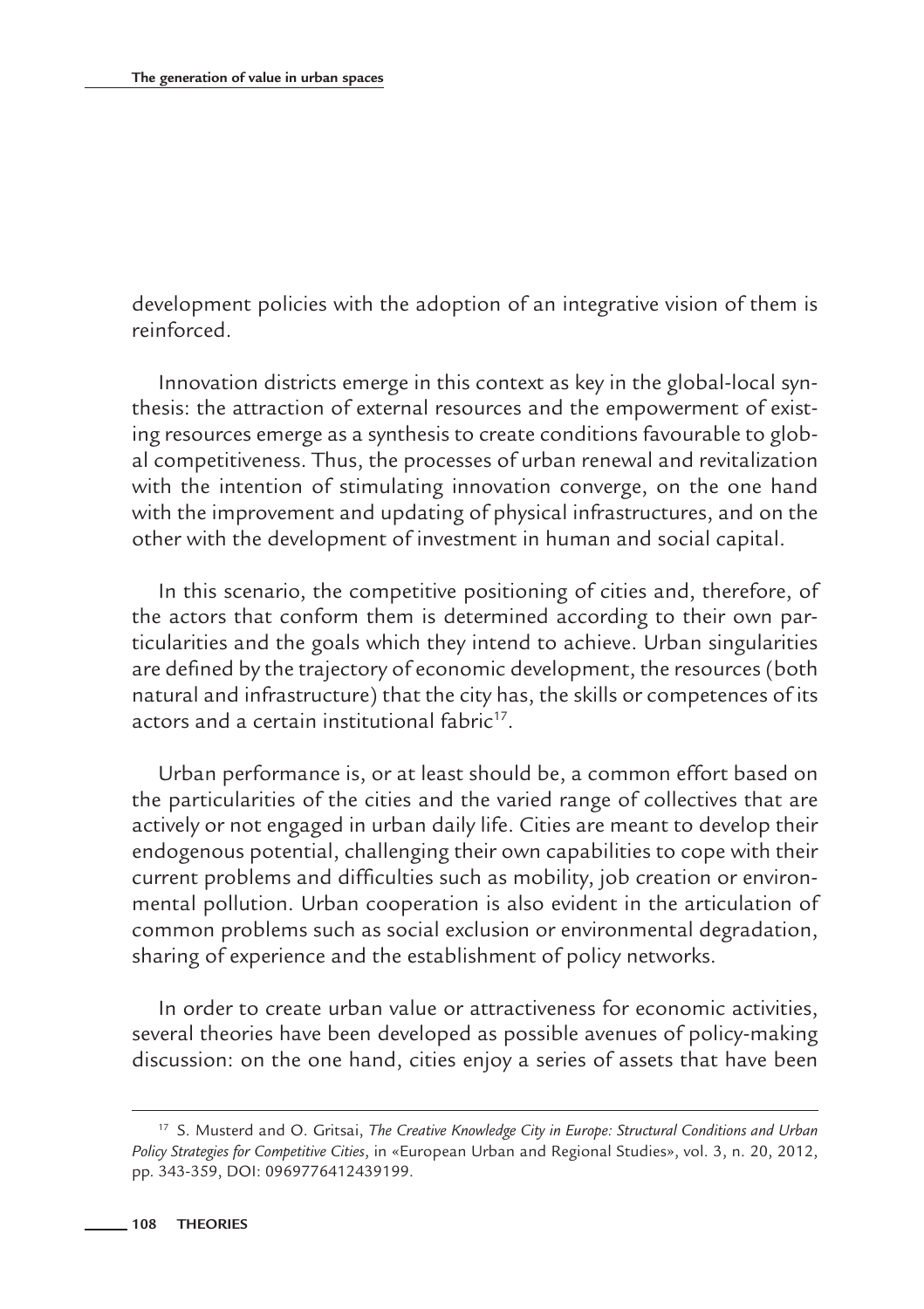naturally endowed, a particular historical trajectory and a certain geographical position in the globe. Those aspects are core to a unique path dependency that constitute the city and are barely modifiable. On the other hand, cities develop strategies to attract economic activity in all its forms: *a*) by providing good infrastructures, excellent connectivity and telecommunications (hard factors); *b*) by reinforcing the variables that contribute to the quality of life (soft factors); and *c*) by taking into account the complex network among actors, the professional and personal ties of individuals (network factors).

However, this is not enough; creating urban value is a dynamic endeavour that requires a stream of actions that reinforce the complexities of urban competition. In recent years, interest has grown in learning about the mechanisms that create innovation in territories. The approaches are varied and range from the academia to local agents who want to improve their capacity to generate high added value.

Economic activity is necessarily associated with a territory: it is this that becomes a key piece in locating innovation. However, the territory is more than the basis for business location: it is a space for interaction, residence, generation of synergies and external effects between agents, and the emergence and action of institutions and policies.

The empowerment of a specific territory in order to create innovation requires the identification of a local context with potential for change, and generates a new way of linking up with the rest of the city. The transforming capacity of the existing environment, together with the attraction of companies and talent, is one of the challenges for policies; creating ties with the rest of the territory is a necessity.

We expect knowledge locations to emerge and unfold within a specific spatial-economic context. However, not all urban agglomerations are in the position to compete. Cities design development strategies in certain districts in light of other experiences. It is in this context that the model ad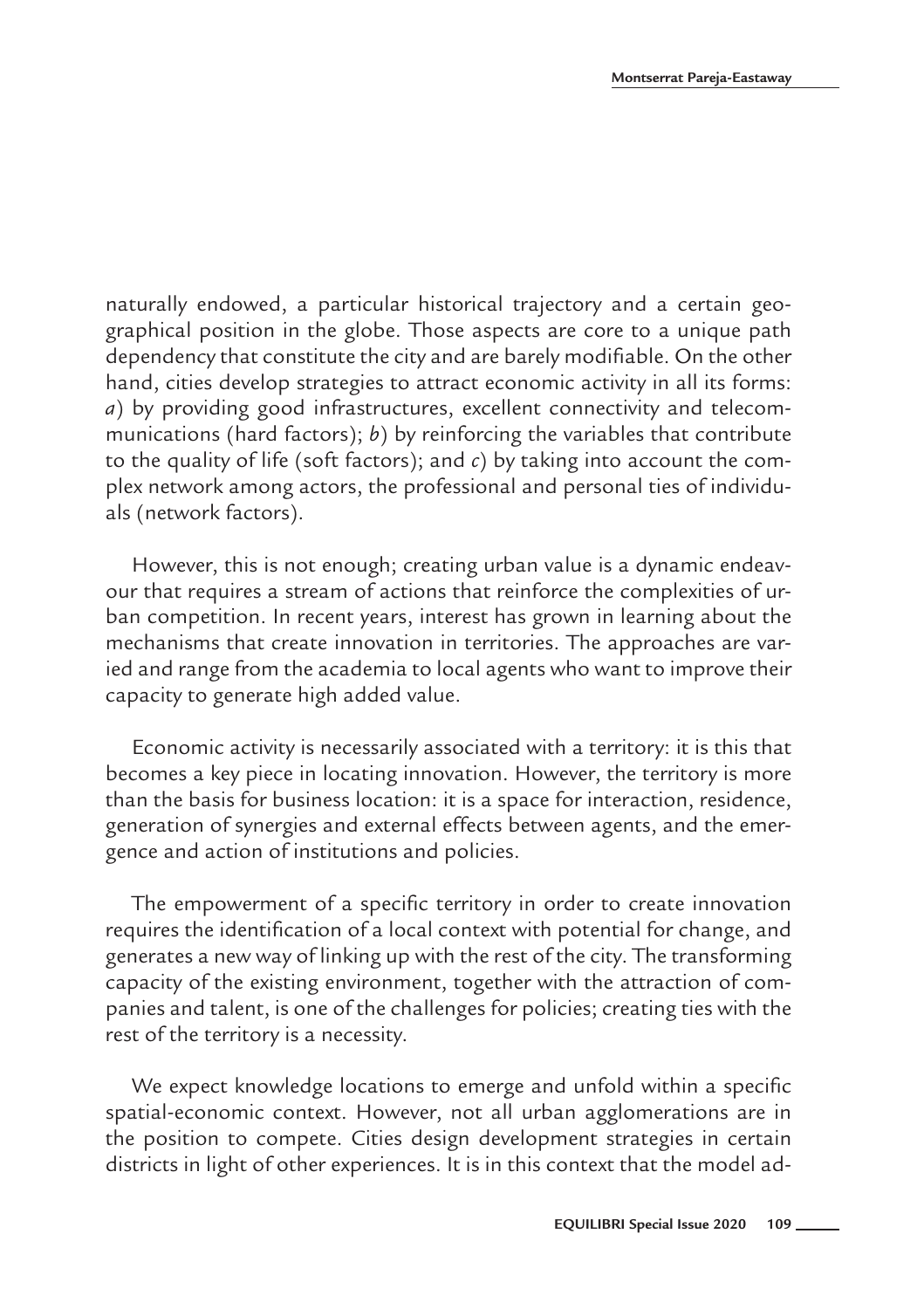opted in Barcelona, for instance, to develop and add value in the 22@ district of innovation in Barcelona, has become an international benchmark for analysis and replication $18$ .

## **Creating urban value: Essential considerations**

Processes of revitalization, regeneration, renewal, redevelopment or rehabilitation entail, to a greater or lesser extent, urban value creation. Examples of these measures are multiple: the rehabilitation of damaged facades, the regeneration of housing estates, or the redevelopment of a former industrial area targeting cultural facilities as a means for revitalising a depressed neighbourhood. Involving only physical intervention or acting in an integrated manner dealing with social aspects, the generation of urban value is at the bottom line of cities' strategies to become attractive in this globalised scenario.

The Global North and the Global South have approached the creation of urban value through similar strategies, although the extent of success is blurred given the dissimilarities in context, actors and patterns of urban value creation. Notwithstanding that the forms of intervention might be different, and without regard to the geographical base, several aspects should be taken into account while reflecting on the processes of urban value creation:

#### – *To whom is this value addressed?*

Urban strategies might be oriented to increase or create urban value for companies, residents, tourists or investors. However, not all affected actors appreciate in a coincident manner the strategies adopted by the city to create value. For instance, while residents would probably be happier with the provision of green areas, investors would welcome densification strategies in real estate projects.

<sup>18</sup> M. Pareja-Eastaway and J.M Piqué, *Urban Regeneration and the Creative Knowledge Economy: The Case Of 22@ In Barcelona*, in «Journal of Urban Regeneration and Renewal», vol. 4, 2011.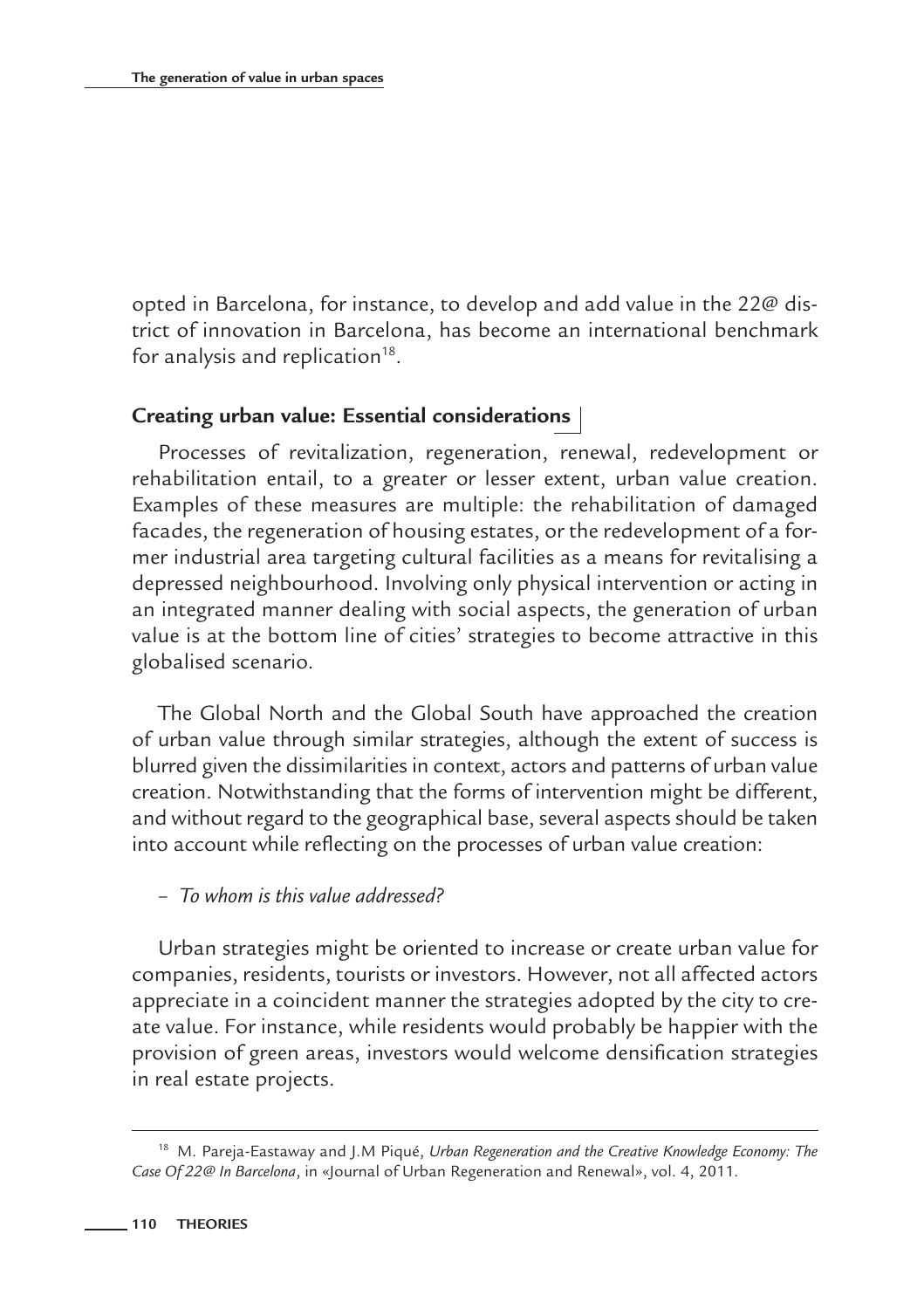Another element to consider is the willingness of cities to «attract» foreign companies, investors or tourists. After Richard Florida's<sup>19</sup> prescription in the 2000s, many local governments targeted foreign capital and talent in their urban planning activities. That strategy also pointed out the capacity of «retention» of those cities aspiring to captivate foreign talent or companies for the long-term.

In addition, a target for urban value creation is tourism. Indeed, the rise in tourist flows globally has demonstrated that it is also a major source of creation of local wealth, but simultaneously, the main cause of negative externalities in the recipient cities.

#### – *By which governance models is this value created?*

Traditionally, it has been the role of local policies and actions to decide in a sort of paternalistic mode, which would be the better pathways to achieving certain objectives associated with the creation of urban value. However, from *top-down* policies and arrangements, governance models have been transformed in myriad combinations, all of them characterised by strong citizenship accountability. *Bottom-up* mechanisms have proved to be more effective in providing a comprehensive approach to the micro opportunities existing in the city.

Generally speaking, governance models used in the creation of urban value adopt a wide range of possibilities depending on the typology of the urban space and the actors involved, among others. Partnerships become a useful visible agreement of those governance models: between public and private actors but also between different tiers of government (public-public) or different private interests (private-private), they have become successful generators of urban value creation. Lately, processes of co-creation between the different stakeholders involved in the use of the city have been used as a natural mechanism to increase value for all those benefiting from

<sup>&</sup>lt;sup>19</sup> The so-called three T's theory (Talent, Technology and Tolerance).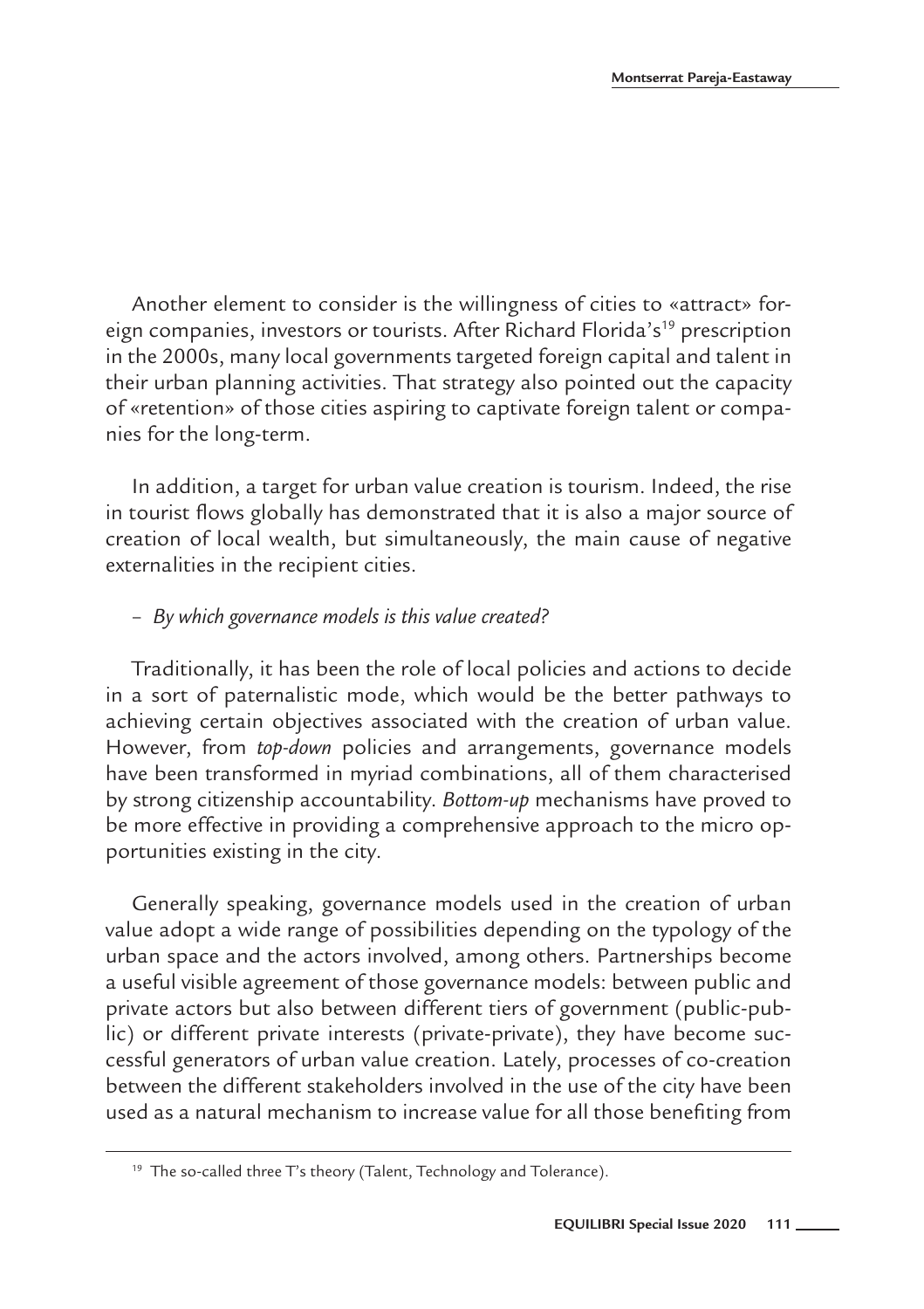the use of the city. As Jane Jacobs $20$  points out, the decline of urban life can be reverted if citizens are considered the core of any urban intervention.

In an era of liberalization, and with an alarming diminishing role for public intervention, there is a considerable risk related to the unbalanced absorption by certain economic actors of urban value creation in key areas of the city. That has provoked multiple negative effects, for instance, the displacement of existing residents and activities in these areas. Comprehensive and holistic approaches are needed to prevent negative externalities impacting the more vulnerable in the city.

# – *Which are the customary tools for creating urban value?*

Depending on the user-target, policy making has developed several tools to transform the existing city. Attractiveness and competitiveness are the working motto in most cases. As can be seen in Figure 1, cities have opted for celebrating flagship events as an alternative to becoming part of an international scenario: Olympic Games, International Exhibitions, worldwide congresses and conferences are, among others, wellknown examples of events that allow a city to be acknowledged at an international sphere, or that are key for a particular sector. However, guaranteeing the prosperity associated to this particular event is essential for a good process of urban value creation. Despite the temporality of the celebration, the value created should be extended and beneficial for the future of the city.

 The knowledge economy and the relevance of ICT in all spheres of urban daily life have determined accelerated processes of digitalization. The use of artificial intelligence based on the collection of big data in a manifold set of urban dimensions contributes to better results in terms of adequate innovation and efficient use of the existing resources. However, a wide divide

<sup>20</sup> J. Jacobs, *The Death and Life of American Cities*, New York, Random House, 1961 (1989 edition).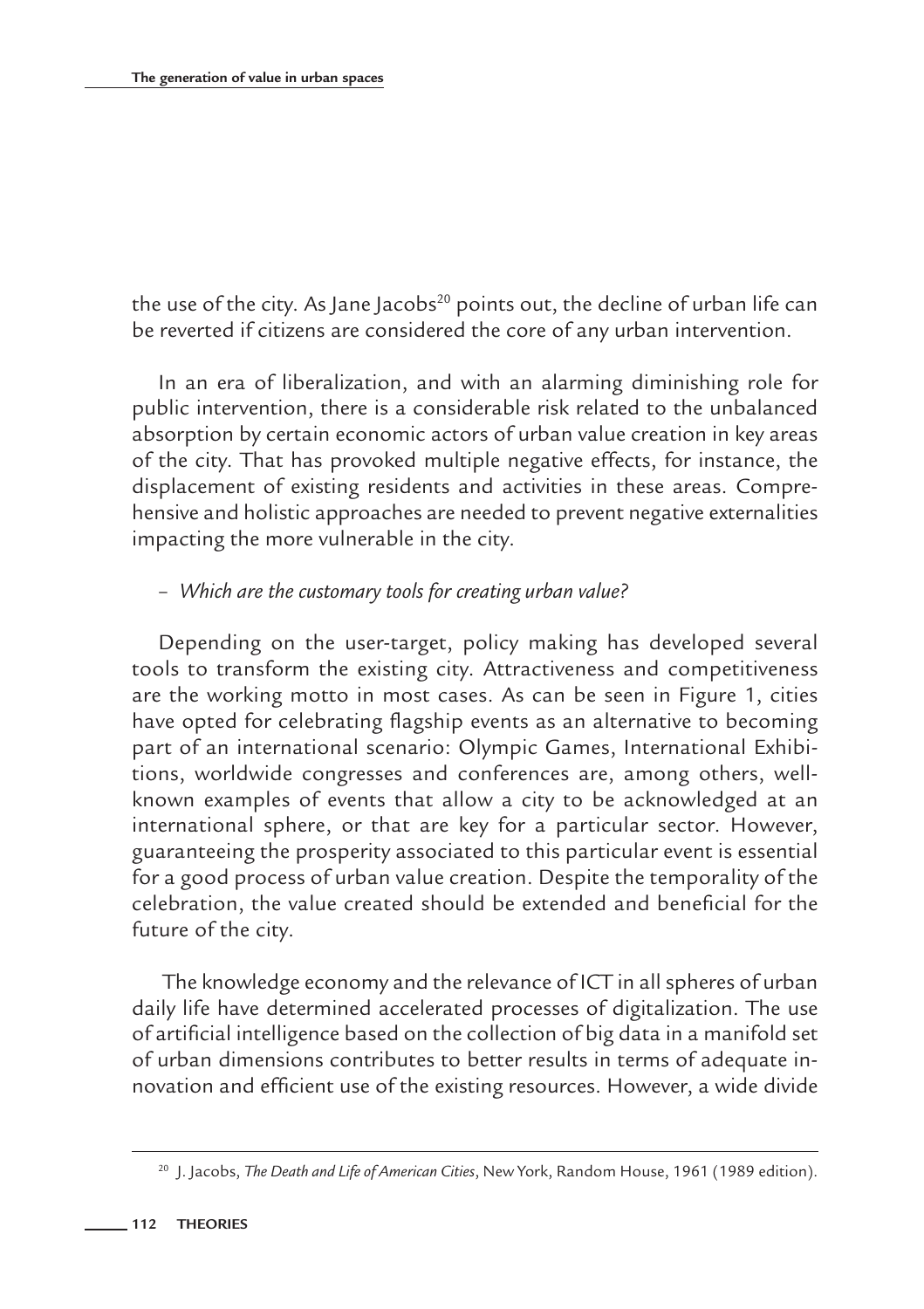**Figure 1. Tools for creating urban value.**



Source: Own elaboration.

exists in access to technology, which extends already existing inequalities in access to key resources in the new economy.

The promotion of environmental amenities such as the recovery of a formerly-polluted river, improvement of the waste recycling system or the cleaning out of blighted areas in inner cities decisively contribute to the betterment of the quality of life of residents in a particular urban scenario, but also create opportunities for higher class housing, new businesses and additional investments. Planning museums or any other form of cultural entertainment facility as a mechanism to increase the attractiveness of an area has frequently been used by cities to create additional urban value. In both cases, environmental amenities or cultural facilities are gaining momentum in the creative economy as special icons in the urban scenario. However, both instruments share a Janus-faced result: while improving the conditions for urban living, they also exert pressure to displace on those who cannot assume the increase of urban value in the form of higher property rent or purchase prices. Frequently, despite the objective of value creation being clear and defined, there are side-effects, some of them totally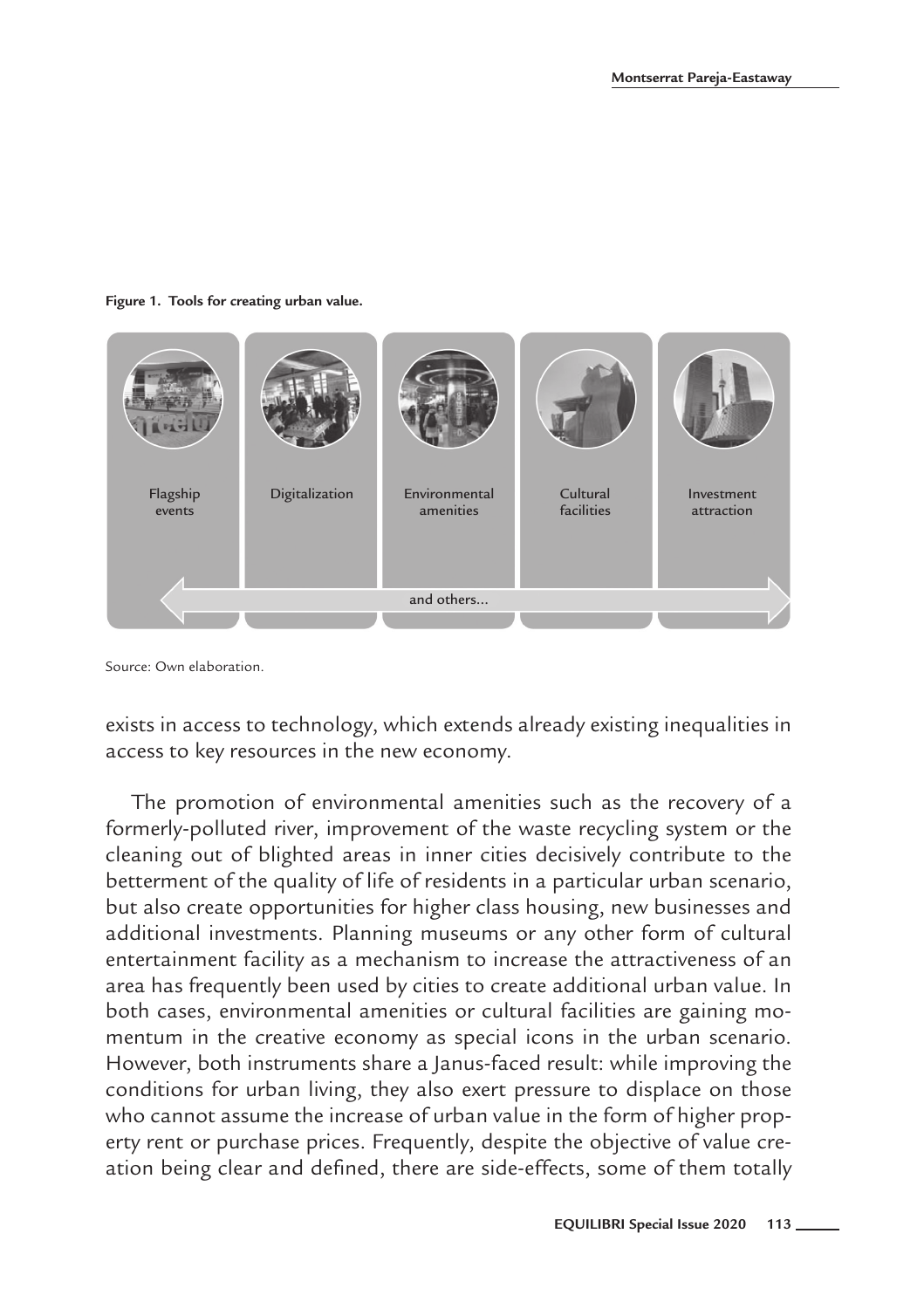desirable and some others of a negative nature, that also take place in the area of intervention. The attractiveness or popularity of an area after an intervention of value creation might result in profound conflicts in the use of space by different actors.

As mentioned before, scientific parks or districts of innovation are spaces for investment attraction, the so-called «innovation milieus». And also as previously mentioned, creating urban value on the basis of targeting a renewed flow of investment needs to depart from the endogenous strengths that the territory has, avoiding negative spill over that threads the subsistence in the territory of other forms of production.

### **Food for thought (under the light of the turning point of COVID-19)**

Worldwide, philosophers, economists and political representatives have lately been pointing to the breaking point that the COVID-19 pandemic represents. But it is not only experts doing so; civil society across social media, blogs and other form of expression is aware that the future has changed, because our present has been tragically, unexpectedly and deeply affected at a global scale by the pandemic restrictions, in several spheres of life. In addition to which, despite the current and future relevance of the pandemic in today's daily life, the planning strategies for creating urban value have been definitively altered.

Urban planners have traditionally faced a dichotomy between densification and urban sprawl. Socio-economic activity has evolved differently in urban spaces: sometimes because of the existence or absence of physical barriers to the growth of urban space (i.e. Barcelona, surrounded by two rivers, the sea and the mountains; and Madrid in the opposite scenario). Although the starting point is decisive (it is not the same to densify in Buenos Aires as Trondheim), in respect of environmental sustainability, densification offers cost savings, less pollution and better and more efficient use of resources. In fact, while the Global South is still witnessing rural migration to the urban centres, in the Global North strategies favouring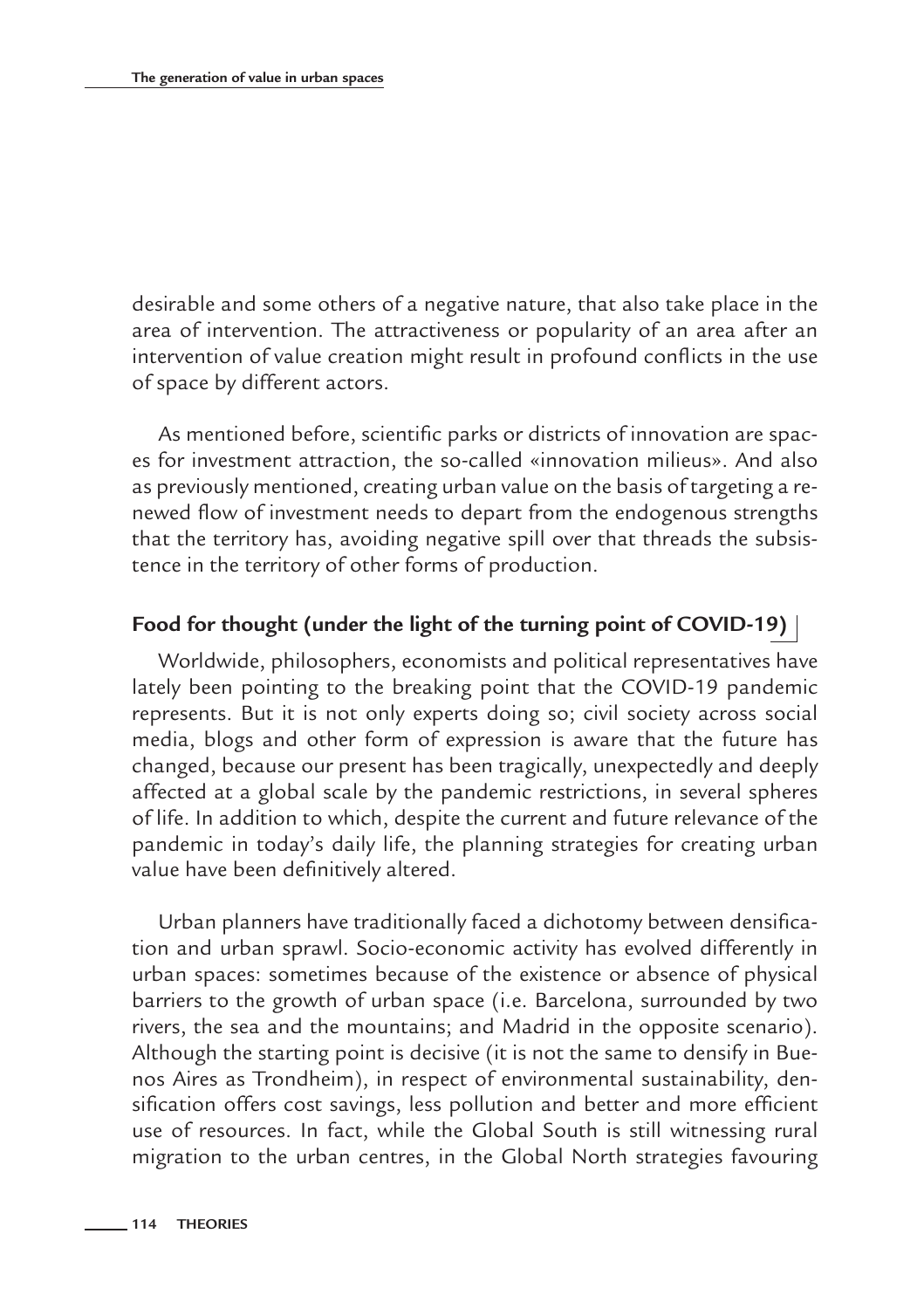densification have been in place for a long while. However, it is precisely distance that it is required in times of pandemic: it need only be social, but it can also affect economic activity. As Sennett<sup>21</sup> refers to: public health and climate change might require different attitudes precisely with respect to the use of urban space.

As we have seen before, the settlement of economic activity has been a significant determinant of the residential dynamics of population. Many authors have devoted their research to analysis of commuting patterns within territory, the changing preferences of households with respect to work distance or the trade-off between distance and quality of life when deciding where to live. The phenomenon of shrinking cities or counter-urbanization evidences the loss of urban value of certain locations as a reflection of the changing economic and planning conditions of a city. Cities in Europe such as Leipzig, or Detroit in the USA, are frequent examples of this phenomenon. Despite this, cities in the Global South are still growing. However, the pandemic has evidenced the (already pointed out) huge possibilities of remote work. If residence and work become disentangled in the household location, if online shopping generalises, if local alternatives appear to overseas mass production etc., then we are witnessing a revolution in the essence of urban planning and spatial economics, as the declining cost of distance transforms the key decisions of where to live, where to buy or where to produce<sup>22</sup>.

The COVID-19 pandemic has brought onto the scene new possibilities for urban life, thanks to the combination of different technological devices and platforms. New technologies will also force companies and industries to rethink their role in the value chain. Potentially, a new feasible combi-

<sup>21</sup> Retrieved from «The Guardian», Jack Shenker, Thu. 26 March 2020.

<sup>22</sup> K. Harris, A. Schwedel and A. Kimson, *Spatial Economics: The Declining Cost of Distance*, online publication, retrieved 20/04/2020, Bain & Co., 2016, available online at https://www.bain.com/ insights/spatial-economics-the-declining-cost-of-distance/.